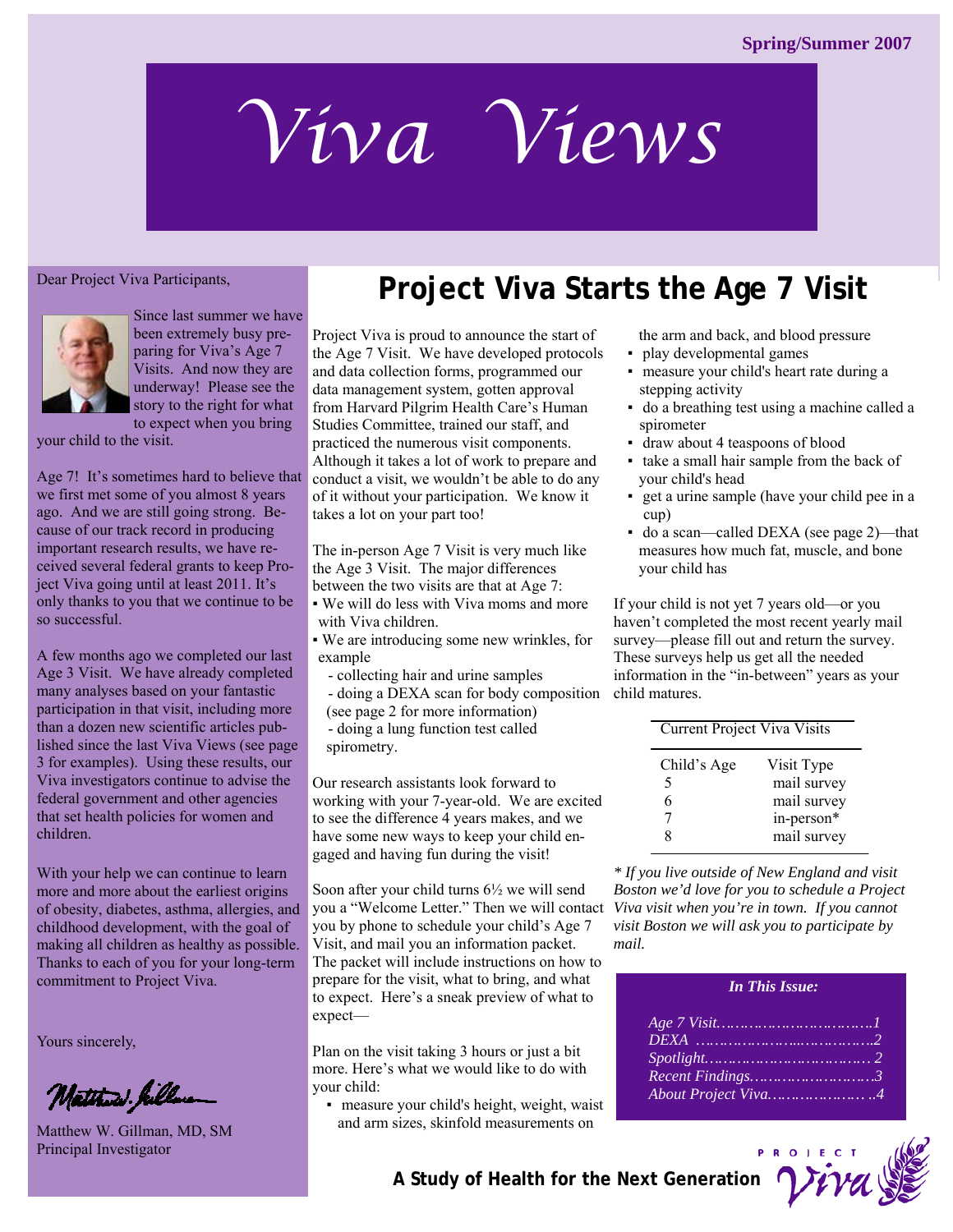## **Dual Energy X-Ray Absorptiometry (DEXA)**

#### **What is DEXA?**

DEXA is a fun test for kids, because they get to lie on a table that moves around like a spaceship in slow motion. In fact, we've decorated our DEXA room with a space theme.

DEXA itself is a technology which uses very low dose x-ray to distinguish between bone and soft tissues, giving an accurate measurement of the body's composition. The amount of radiation is about the same you would get just by flying from Boston to California (1/1000 of the amount of radiation from a CT scan or less than 1/10 from a chest x-ray).

*DEXA machine* 

#### **Why we are doing DEXA scans**

A DEXA scan provides a tremendous amount of information about how much muscle, bone, and fat there is in different parts of the body. It is the gold standard to measure body composition, so we are fortunate to be able to use it for Project Viva.

#### **What your child can expect**

The scan is a painless and non-invasive test. Your child will lie still on a padded open table as the table moves slowly and the arm moves over him/her. The scan itself takes only about 3 minutes.

*DEXA print out* 

#### **What your child will wear**

We will ask your child to change into a cloth pediatric gown, like what children wear at the doctor's office. Having your child wear a pediatric gown allows us to get the most accurate reading possible.

#### **What your child will get**

We will give your child a printout of his/her skeleton. Most kids really like getting their DEXA scans, and we hope your child does too!



*Jane and Alison The Skating Club of Boston's 2007 Ice Chips* 

*"It is fun getting the body scan but you have to wait until the very end."*

## Spotlight**: Jane and Alison, Viva Mother and Daughter**

#### **Jane:**

#### **You and Alison just completed the Age 7 Visit, what advice do you have about the visit for Viva moms?**

It was fun. Your child will have fun.

#### **Alison:**

#### **What did you like about the Age 7 Visit? What would you tell Viva kids?**

The food. Good food, especially the peaches. It is fun getting the body scan but you have to wait until the very end. The nose plug [for spirometry, a lung function test] is weird looking and you have to blow out for a long time. The machine [spirometer] might say "don't hesitate." When they take your blood pressure it's not really a game. They say it's a game but it isn't.

#### **What do you like about being a Viva participant?**

I like the newsletter and the body scan. The body scan is cool.

**What's your favorite subject in school and why?**  Math. Just because I like math.

#### **What do you and your family do for fun?**

I like to figure skate. I have been in The Skating Club of Boston's Ice Chips show with my mom for the past 5 years. This year's show was March 31- April 1, 2007 and Sasha Cohen was in it too. I skated with Sasha Cohen. I like to swim and I am a great swimmer. My family goes on bike rides and sometimes I bike on the trailer behind my dad around the Charles River. I play soccer and my dad is the coach.

*Project Viva children range in age from approximately 4 to 7*½ *years old. The first Viva child was born October 30, 1999, and the last was born March 22, 2003.* 

If you or your Viva child would like to be featured in the **Spotlight** section of Viva Views, please contact us. We would love to share your Viva story. Project Viva@hphc.org or 1-800-598-4247 x86067



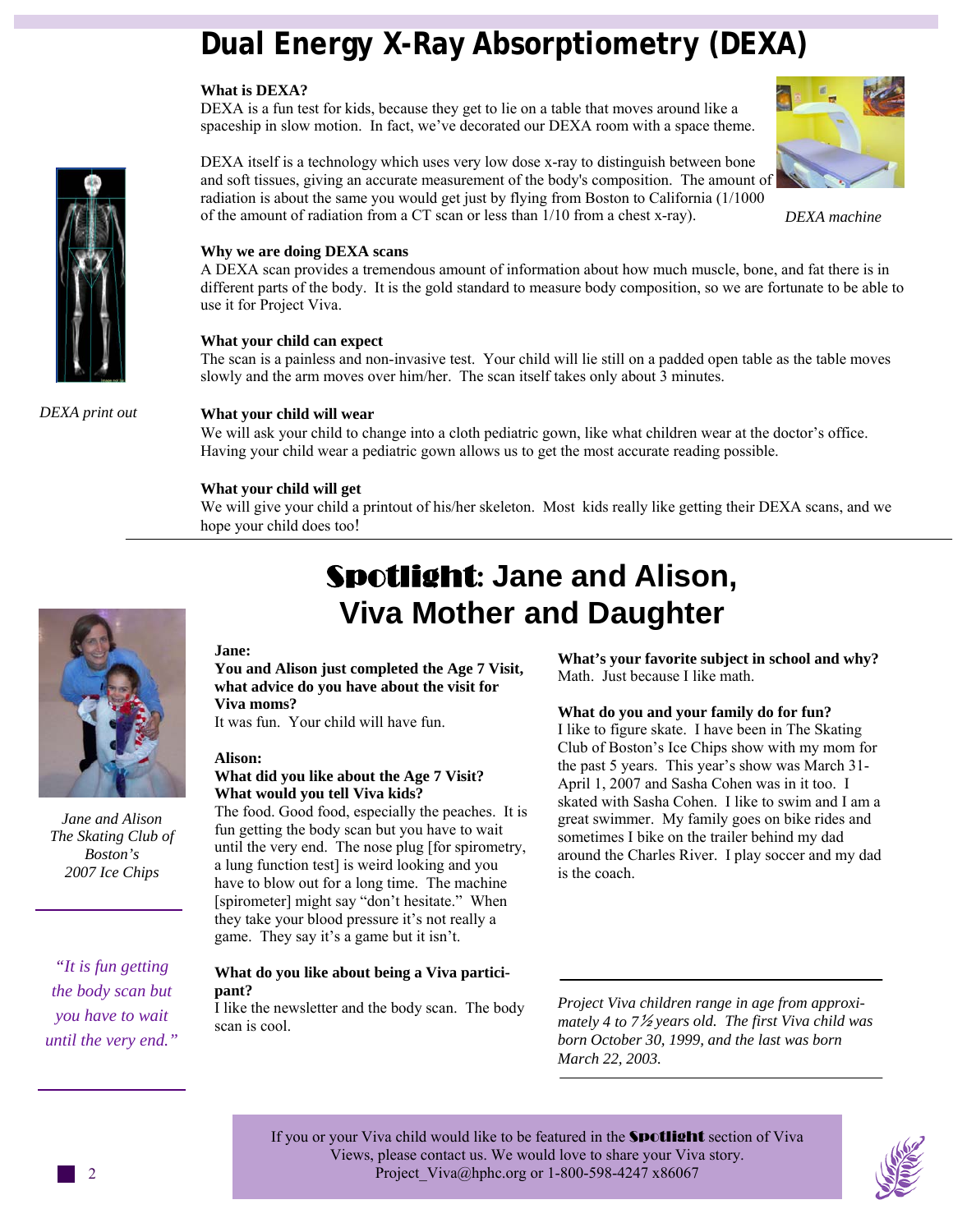## **Maternal Intake of Vitamin D and risk of childhood wheezing**

Vitamin D deficiency and asthma are common in New England. Although vitamin D has important effects on the immune system, which is related to infections and allergies, the relation of vitamin D with asthma is unknown. To investigate this topic, we studied 1,194 mother-child pairs in Project Viva. We measured maternal intake of vitamin D during pregnancy by questionnaire. By age 3, 186 children (16%) had recurrent wheeze. Compared with mothers with low levels of vitamin D intake, those with higher intakes (e.g., approximately 800 IU/day) were less likely to have a young child with recurrent wheeze. We observed the same results whether the vitamin D was from dietary sources (e.g., fortified milk, fish) or vitamin supplements. Our findings suggest – at least among women in New England – that higher maternal intake of vitamin D during pregnancy may decrease risk for recurrent wheeze in early childhood. We do not know yet if this will translate into lower risk of childhood asthma. If yes, increased maternal intake of vitamin D during pregnancy may become a new, safe, and inexpensive way to prevent childhood asthma. Doing a breathing test with Viva kids at age 7 will help us to answer this important question.

*Camargo CA Jr, et al. Maternal intake of vitamin D during pregnancy and risk of recurrent wheeze in children at age 3 years. Am J Clin Nutr 2007;85(3):788-95.* 

## **Women who get more physical activity before and during pregnancy are less likely to develop diabetes during pregnancy**

Diabetes during pregnancy, which has been on the rise in recent years, can cause problems during pregnancy such as birth trauma and stillbirth, and also increases both the mother's and child's later risk for developing diabetes. We studied whether physical activity before or during pregnancy could reduce a mother's risk for developing diabetes during pregnancy ("gestational diabetes"). Obstetricians at Harvard Vanguard screened mothers for gestational diabetes at about the 7th month of pregnancy by testing their blood sugar after they had sity. a drink high in sugar. Among the 1805 Project Viva mothers studied, about 5% developed gestational diabetes. Mothers who participated in vigorous physical activities before pregnancy, such as jogging, swimming, cycling, or aerobic class, had a lower risk of developing gestational diabetes compared with mothers who did not do any vigorous activities. Mothers

who reported doing at least light/moderate physical activities during early pregnancy, such as yoga, bowling, and stretching classes, also had a lower risk of developing gestational diabetes, whereas mothers who were sedentary during pregnancy (less than 30 minutes a day of any physical activity) had an increased risk. These results support advice for all women to participate in regular vigorous physical activity, and to continue at least light to moderate activity after becoming pregnant.

*Oken E, et al. Associations of physical activity and inactivity before and during pregnancy with glucose tolerance. Obstetrics and Gynecology 2006;108:1200-07.* 

## **The more weight a woman gains during pregnancy, the heavier her 3 year-old is to likely to be**

Currently used guidelines for weight gain during pregnancy were published in 1990, before the modern obesity epidemic had taken hold. These guidelines advise that women with a normal weight before pregnancy should gain 25-35 pounds throughout pregnancy, and women who are overweight before pregnancy should gain 15-25 pounds. We have known for some time that mothers who gain more weight while they are pregnant have babies with higher birth weights. However, it is not clear if higher weight gain during pregnancy has any effects on children after birth. In this study, we followed 1044 Project Viva mothers and their children for 3 years after birth. Approximately one-third of mothers were overweight before pregnancy, and about 10% of children were overweight at age 3 years. Half of all women gained more weight during pregnancy than is recommended, 35% gained weight in the recommended range, and 14% gained less weight than is recommended. Compared to children of mothers who had gained less than the currently recommended amount of weight, children of mothers who had gained either within the recommended range, or above, had about 4 times the risk of being overweight at age 3 years. Women with gain below the recommended range did not have any increase in birth complications such as having a baby born at low birth weight. We suggest that current recommendations for pregnancy weight gain should be reconsidered to help prevent childhood obe-

*Oken E, et al. Gestational weight gain and child adiposity at age 3 years. Am J Obstet Gynecol 2007;196(4):322.e1-8.* 

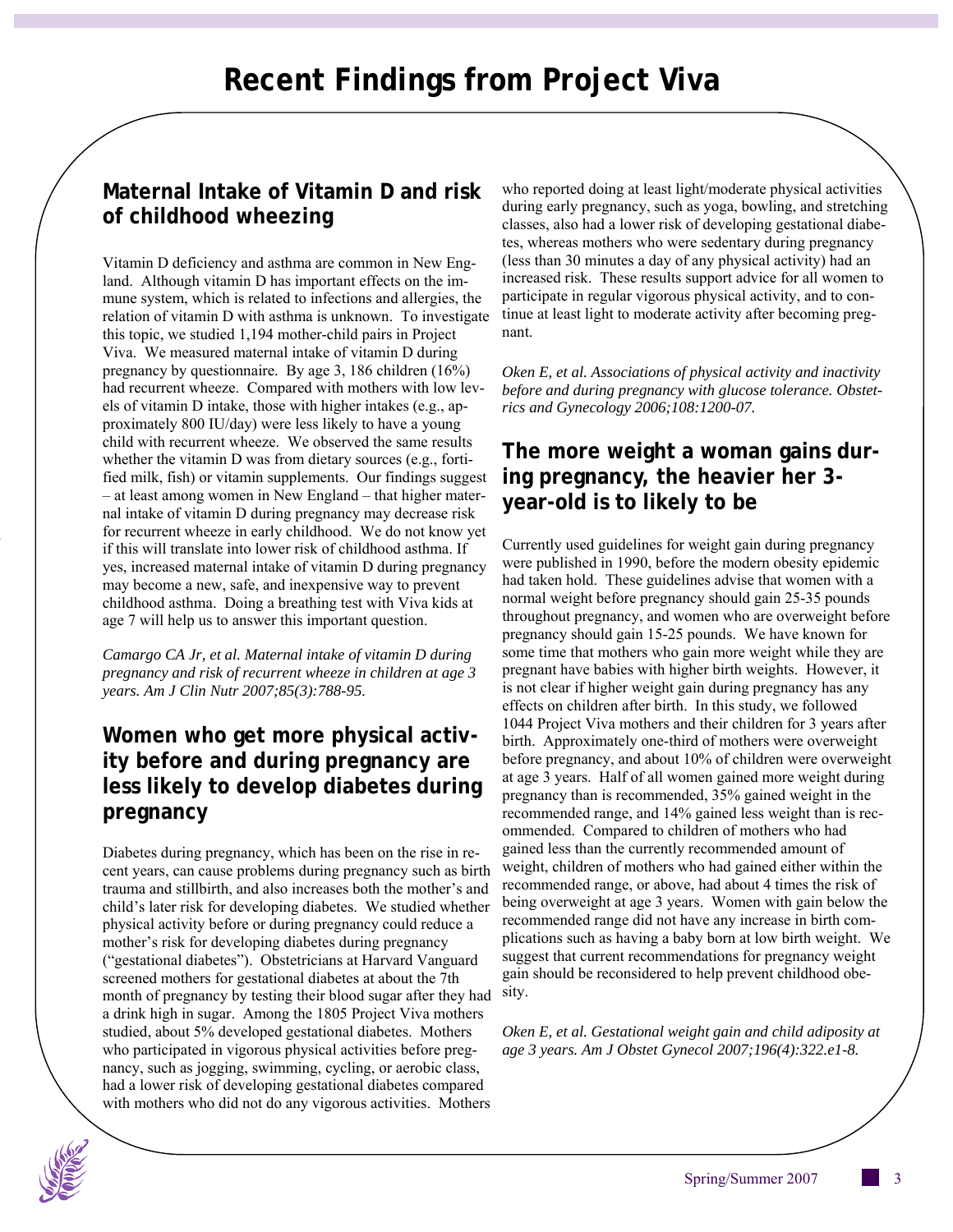

## **Rain Painting**

The rain doesn't have to be ALL bad– Enjoy it! Try this fun activity to express yourself with the weather!

#### Materials:

- **Paper Plate**
- **Food coloring**
- **White crayon**

Time needed: Under 1 hour

1. Sprinkle a few drops of food coloring on a paper plate.

2. Get into rain gear and walk outdoors with the plate for about a minute and watch as artistic designs appear.

3. For a batik effect, try drawing a white crayon design on a new plate. Then add some food coloring and head out.

*Get more fun activities from familyfun.com* 



 **Word Search** 

S G U B B K Y T R L O R E F U A E N E C F O I K W E I U K N I E O N P O B B W O L O O C O O A A F C E R Y B L C

| Bike        | <b>Flowers</b> |
|-------------|----------------|
| <b>Bugs</b> | Rain           |
| Cookouts    | Play           |



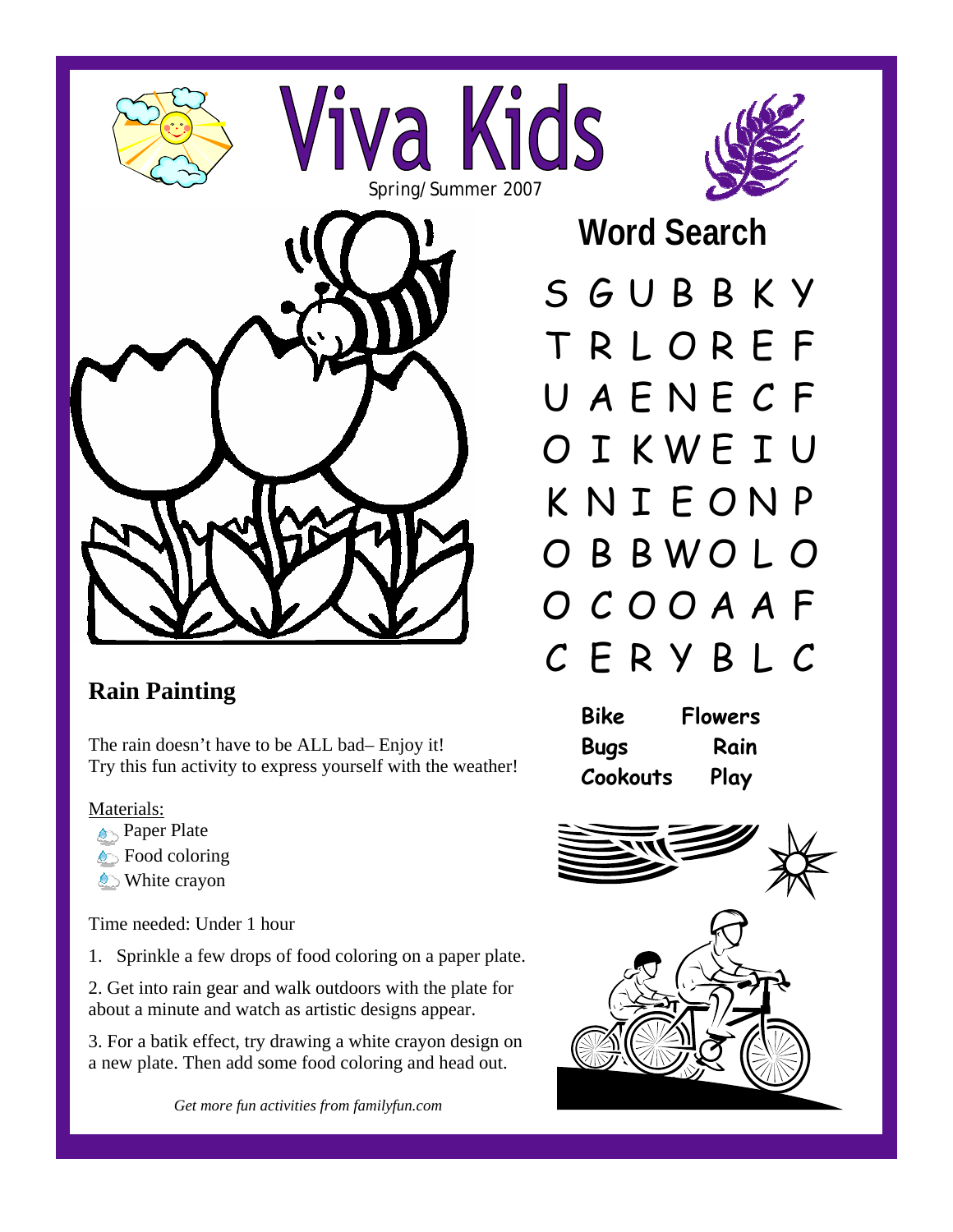

## **Fun Facts About Weather!**

Now that it's spring, we're bound to see some crazy weather, so know your fun weather facts!

Did you know…..?

 $\mathcal{R}$  Crickets can actually measure temperature! Count the number of times a cricket chirps in 15 seconds and add 37, which should be close to the temperature! The temperature actually affects how active they are.

Most people can smell rain coming, since the moisture in the air makes our noses more sensitive.

During a thunderstorm, count the number of seconds between a flash of lightning and a rumble of thunder, then divide by 2 and you will know how many miles from the storm you actually are!

Storm clouds are dark because their large number of ice crystals make it hard for light to come through. When the clouds become too heavy, the ice crystals fall to the earth as snow or rain.

**Ladybugs on a Stick** 

Ingredients:

- Red Grapes
- **Strawberries**
- Mini Chocolate Chips
- Honeydew Melon
- 1. Push half of a red grape onto a trimmed wooden skewer for the head.
- 2. Next, push on a hulled strawberry body and score the back to create wings.
- 3. For the spots, use a toothpick to gently push the mini chocolate chips tip down into the strawberry.
- 4. Arrange the skewers on a honeydew melon half.

*Get more great healthy recipes and fun facts from Familyfun.com*